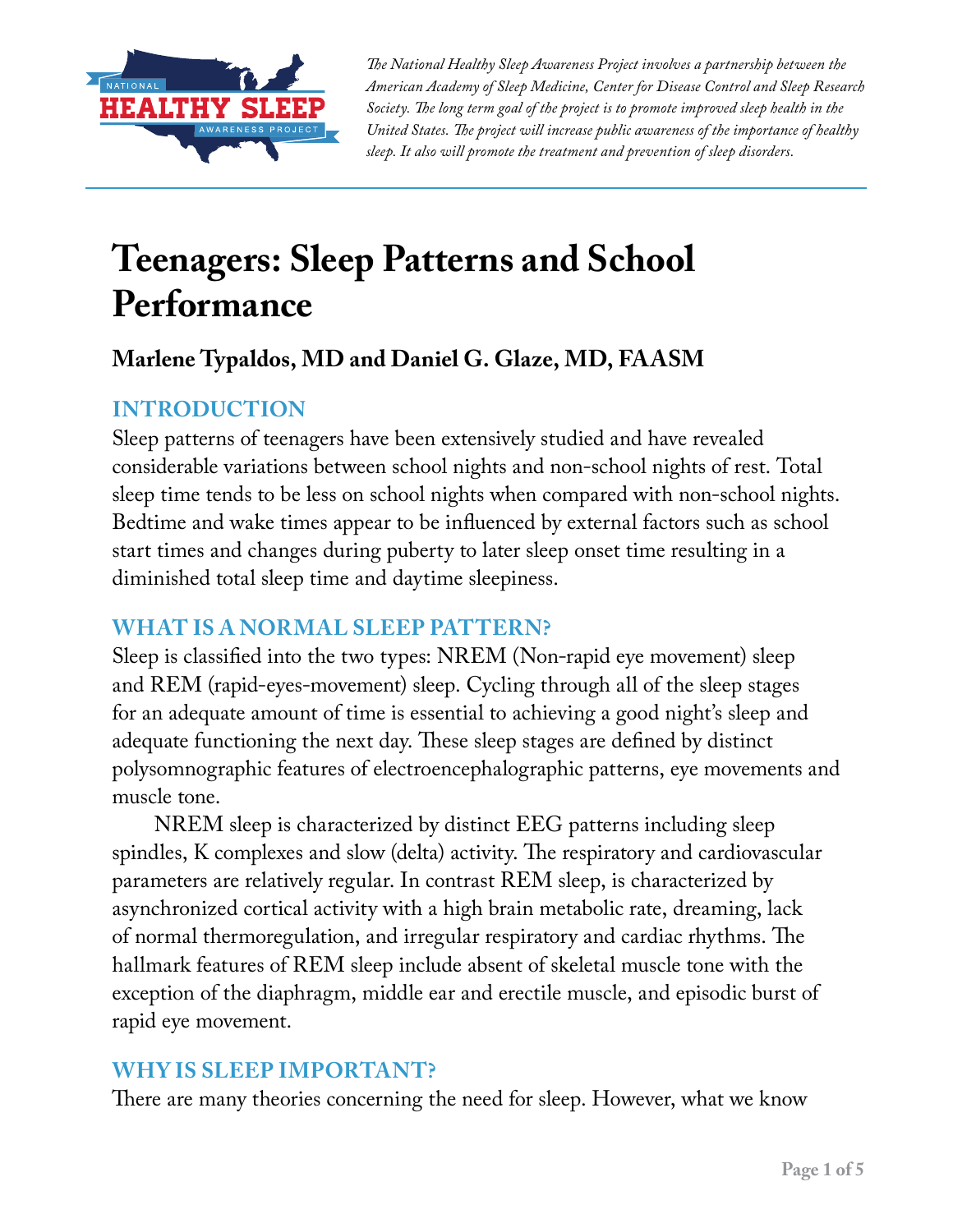has primarily evolved from research studies conducted in animals and humans examining the impact of sleep deprivation on the physiological and neurobehavioral systems. During sleep important body functions and brain activity occurs to create new pathways for learning and memory. Insufficient sleep alters activity in some parts of the brain that may interfere with the ability of making decisions, alertness, solving problems, controlling emotions and behavior, and coping with change.

## **WHAT IS CONSIDERED AN APPROPRIATE AMOUNT OF SLEEP FOR TEENAGERS?**

The National Sleep Foundation released recommendations in February 2015 that school-aged adolescents (14 to 17 years) should obtain at least 8 to 10 hours of sleep per night. However, on average the amount of sleep that teenagers achieve is about 7 hours, particularly on school nights. Thus, teenagers are constantly coping with "sleep debt" during the school year. The amount of sleep reported by adolescents varies across countries and regions; but overall patterns of later sleep timing and diminished sleep across adolescents is reported by most investigators. If this sleep is cumulative, subjective and objective evidence of increased daytime sleepiness should appear.

The most recent US poll of sleep patterns in adolescents was reported by the National Sleep Foundation in 2006. This data showed that on average, adolescents get about seven and one-half hours of sleep on school nights. However, the amount of sleep varies by grade, with teenagers tending to get less sleep, as they get older.

This is of particular concern because chronic sleep deprivations, also known as sleep loss, insufficient or deficient sleep, leads to a myriad of health deficits. Disrupted sleep-wake cycles and sleep restriction contribute to significant negative effects on the renal, cardiovascular, thermoregulatory, digestive, and endocrine systems. For example, sleep loss can contribute to insulin resistance and the development of metabolic abnormalities, obesity, and diabetes mellitus.

Furthermore, inadequate sleep has also been associated with mental health and safety deficits. Sleep deprived teenegers have less interest to participate in physical activity or sports. They are more likely to be depressed, anxious, irritable, defiant, and impulsive than teenager who achieve optimal sleep amounts. They are at increased risk for suicidal ideation, substance use, as well as motor vehicle accidents related to drowsy driving.

Sleep restriction has been linked to cognitive and behavioral problems that adversely impact academic performance and functioning. For example, teenagers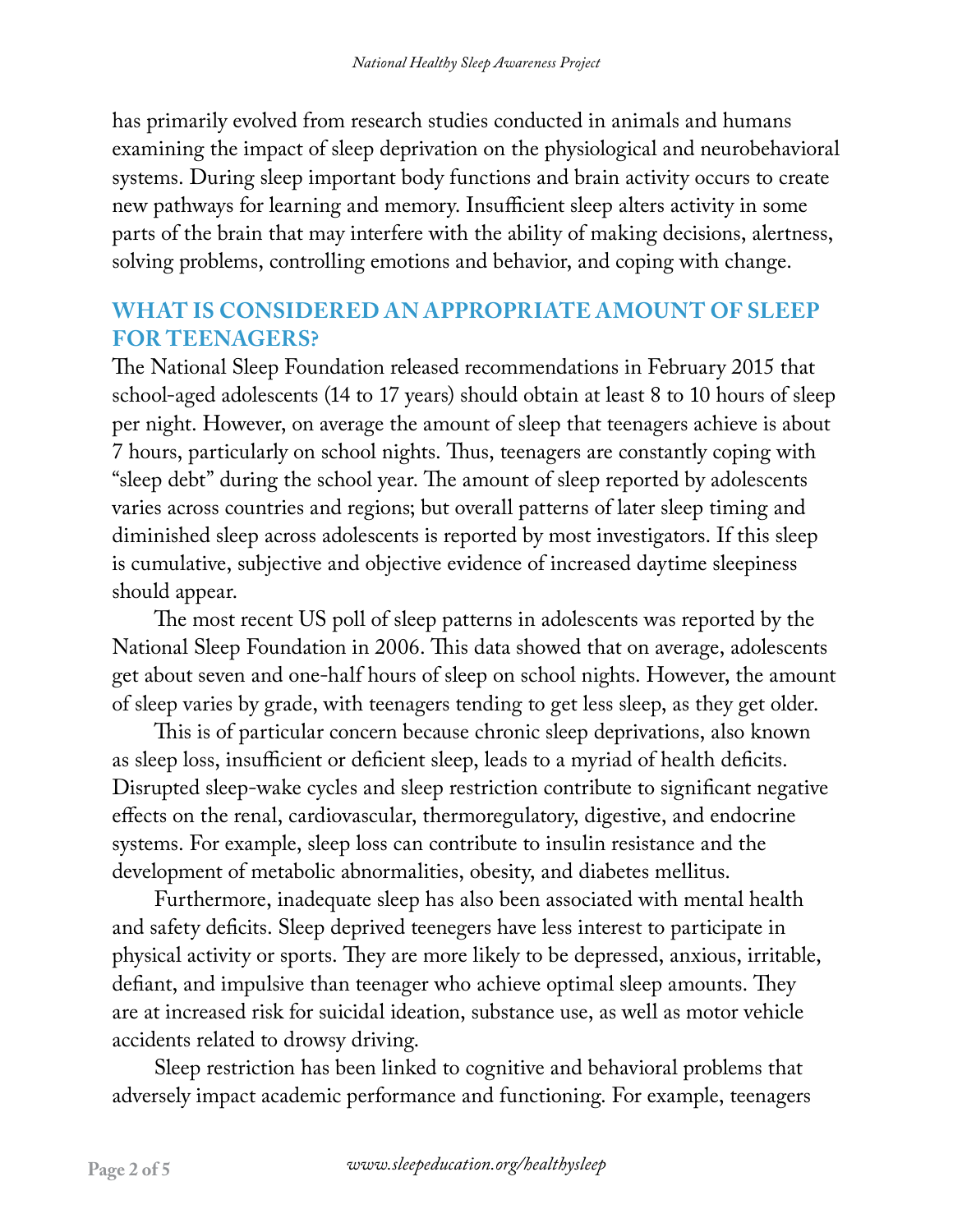who are chronically sleep deprived have worse academic performance. Teenagers achieving inadequate amounts of sleep have increased absenteeism and tardiness, decreased ability to learn and retain material, and diminished ability to actively participate in the classroom and perform decision-making tasks.

#### **HOW DOES PUBERTY ALTERS SLEEP-WAKE CYCLE?**

There are changes in the biological clock or circadian rhythms of teenagers. At about the time of puberty onset, most teenagers begin to experience a sleep-wake "phase delay" (later sleep onset and wake up time), manifested as a shift of up to 2 hours relative to sleep-wake cycles in middle childhood.

The onset of sleep is triggered by the release of melatonin, a natural body hormone. Toward dawn, melatonin shuts off and cortisol increases and also core body temperature rises, signaling the individual to wake up. Two biological changes in sleep regulation are thought to occur during puberty. First, there is a delayed timing of nocturnal melatonin secretion, that parallels a shift in circadian phase preference. Therefore, teenagers have a biological tendency to fall asleep later in the evening and to wake up later in the morning. Additionally, sleep drive is altered across adolescence. Even those teenager, who have experienced sleep deprivation (and therefore accumulated a sleep debt) tend to feel more alert in the evening, thus making it more difficult to go to bed at a time that parents might consider a reasonable hour. There is a further "mismatch" in that early school start times for adolescents and teens that do not allow them to achieve their biological need to have a later out-of-bed/wake time and achieve an adequate amount of sleep for optimal daytime functioning.

## **ARE THERE OTHER FACTORS THAT CONTRIBUTE TO SLEEP DEPRIVATION IN ADOLESCENTS?**

There are others reasons why teenagers do not get enough sleep. For example, caffeine consupmtion is increasing among adolescents to fight against the daytime sleepiness, resulting from not getting enough sleep. More worrisone is the increasing consumption of energy drinks and "super caffeinated" products like caffeine pills and gums to promote alertness. Daytime and evening caffeine consumption may further disrupt nighttime sleep. The ability to achieve an appropriate sleep onset time and adequate amounts of sleep may be further impaired by after school activities (part-time work), socializing and electronic devices. Erratic sleep schedules, principally during non-school nights, in an attempt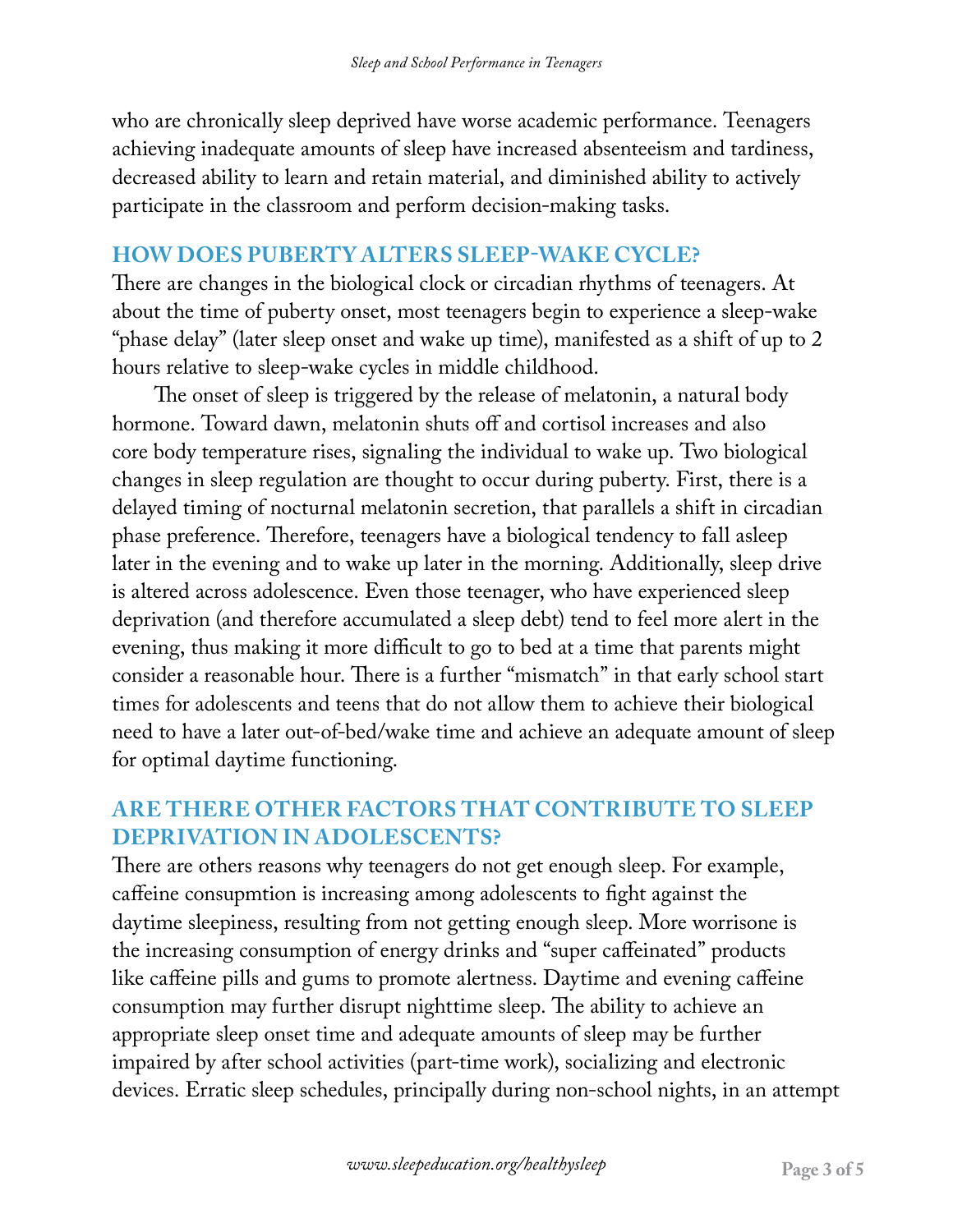to compensate for the lack of sleep during school nights, seems to be a good idea, but can even make worse the situations. These behaviors impaired the ability to develop appropriate bedtime/sleep time and out of bed time/wake schedules that promote healthy and adequate sleep for teens. Later school start times, even as little as 30 minutes have been associated with improved academic performance and reduced vehicle accidents among teens.

## **WHAT SLEEP DISORDER SHOULD BE EVALUATED IN A SLEEPY ADOLESCENT?**

Among adolescents and teenagers, common sleep problems include sleep disordered breathing, insomnia, and hypersomnolence. They may also experience other sleep disorders such as restless leg syndrome and parasomnias such as sleepwalking. Sleep problems occur very frequently in this age group. His important that all adolescents and teenagers be screened for sleep problems including questions regarding nighttime sleep, daytime sleepiness, and snoring.

## **HOW TO GET A GOOD NIGHTS SLEEP?**

According to leading sleep researchers, there are techniques that may be implemented in order to decrease the common sleep problems such as keep a regular sleep-wake schedule that allows for a developmentally appropriate amount of sleep; avoid caffeine beverages four to six hours before bed and minimize daytime use; avoid alcohol and heavy meals before sleep; practice regular exercise; minimize noise, light and excessive hot or cold temperatures during sleep; establish regular bed time and go to bed at the same time each night; early morning bright light exposure may help to promote an earlier bedtime/sleep time.

#### **REFERENCES**

- 1. Moore M, Kirchner HL, Drotar D, Johnson N, Rosen C, Redline S. Correlates of adolescent sleep time and variability in sleep time: the role of individual and health related characteristics. *Sleep Med*. 2011;12(3):239–245.
- 2. Millman RP; Working Group on Sleepiness in Adolescents/Young Adults; AAP Committee on Adolescence. Excessive sleepiness in adolescents and young adults: causes, consequences, and treatment strategies. *Pediatrics*. 2005;115(6):1774–1786.
- 3. Owens J. Insufficient sleep in adolescents and young adults: an update on causes and consequences. *Pediatrics*. 2014;134(3):921–932.
- 4. Adolescent Sleep Working Group, Committee on Adolescence and Council on School Health. School start times for adolescents. *Pediatrics*. 2014;134(3):642-649.